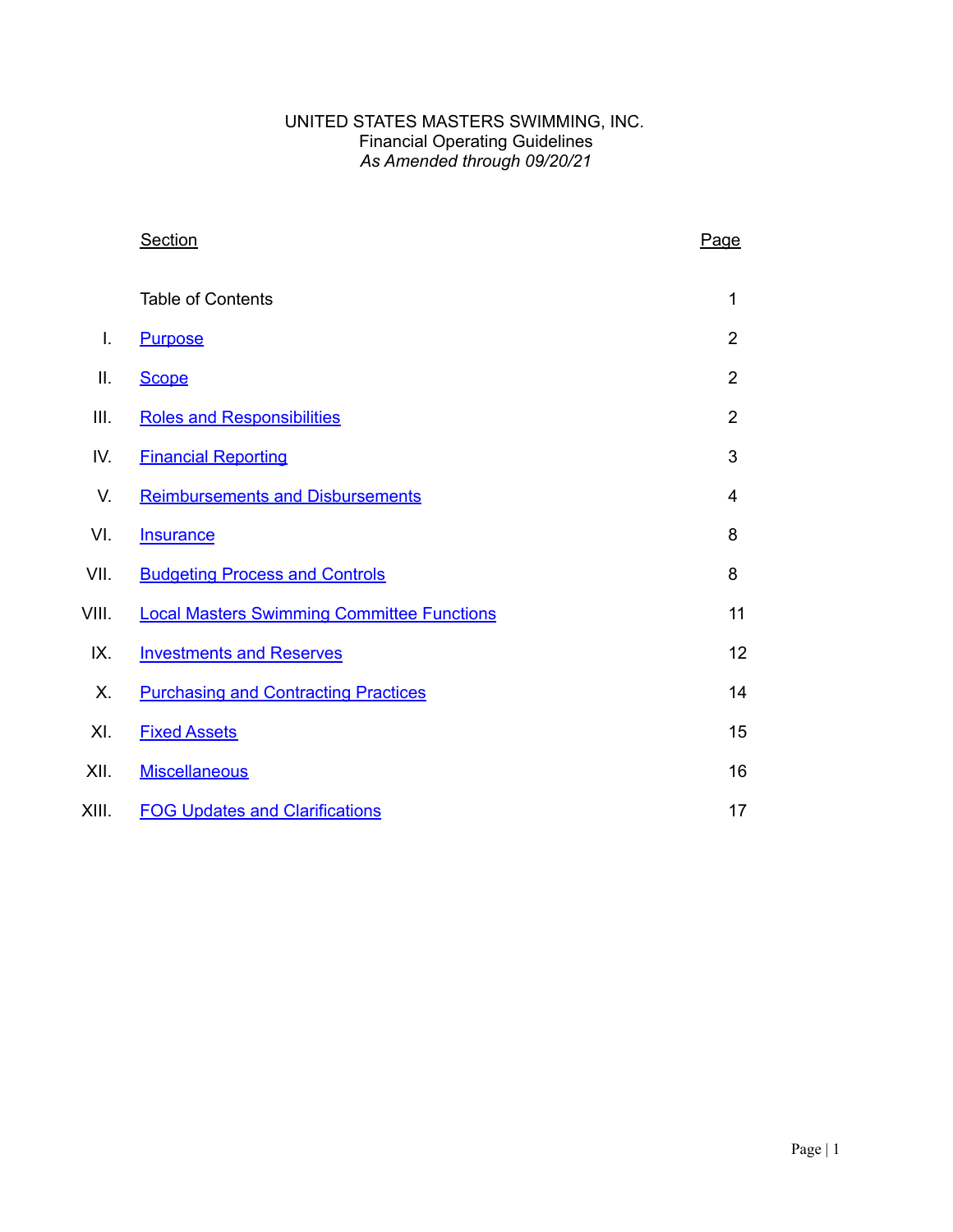### <span id="page-1-0"></span>I. PURPOSE

United States Masters Swimming, Inc. ("USMS") is a non-profit dedicated to ensuring that all financial operations are conducted under high standards of integrity and ethics and in compliance with strict internal controls to safeguard the organization's assets and provide a strong financial foundation. USMS has established Financial Operating Guidelines ("FOG") for the purpose of documenting the current policies and procedures.

# <span id="page-1-1"></span>II. SCOPE

FOG applies to all USMS individual members who volunteer to serve in leadership positions at various levels in the organization. This includes officers at the Local Masters Swimming Committee ("LMSC"), Zone, and the National levels, as well as all members of the House of Delegates ("HOD") and USMS committees. FOG also applies to all USMS employees and contractors.

# <span id="page-1-2"></span>III. ROLES AND RESPONSIBILITIES

In order to meet the expectations outlined above, there are a number of specific roles and responsibilities enumerated below.

- A. The Finance Committee is responsible for reviewing and recommending the annual operating budget to the Board of Directors ("Board"), regularly monitoring the financial performance of USMS operations, and maintaining FOG and other financial policies.
- B. The Investment Committee is responsible for overseeing a long-term investment program in compliance with the Statement of Investment Objectives, Goals, and Policy Guidelines, and the Investment Spending Policy.
- C. The Audit Committee is responsible for overseeing the annual audit of USMS' financial statements and preparation of the tax returns.
- D. The Chief Financial Officer ("CFO") is responsible for maintaining the financial records, ensuring internal controls are appropriate and complied with to protect receipts and disbursements of money, monitoring other assets, and preparing financial statements. The CFO is also responsible for managing and executing the budget process as outlined in FOG section VII. The CFO is the staff ex-officio member on the Finance Committee, Audit Committee, and Investment Committee and the primary staff contact for the Treasurer.
- E. The Treasurer is the functional liaison among the Chief Executive Officer ("CEO"), CFO, Board, Finance Committee, Audit Committee, and Investment Committee.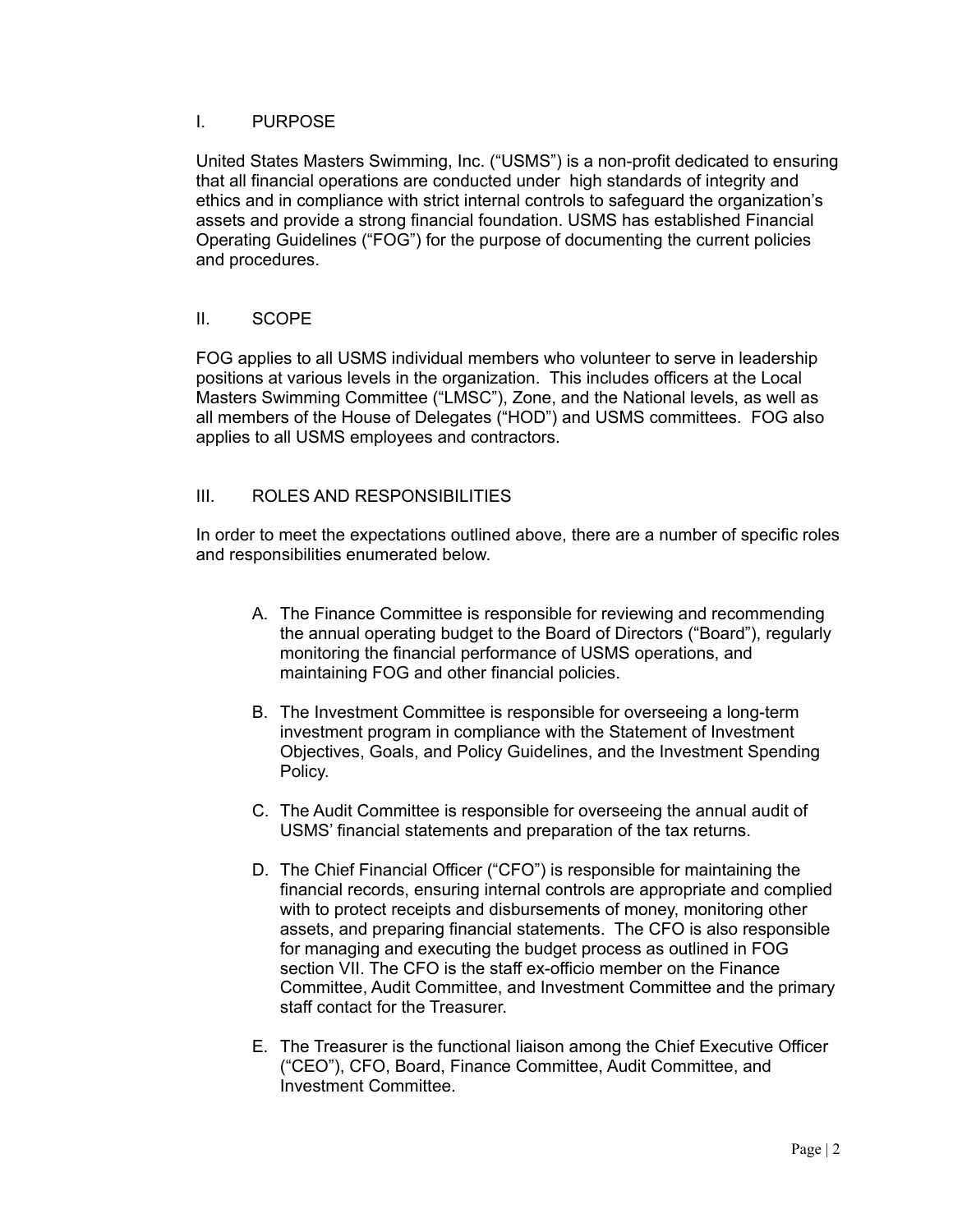- F. LMSC officers are responsible for overseeing the activities in their specified geographic territory and complying with the requirements enumerated in Section VIII.
- G. The Board has the ultimate fiduciary responsibility for the organization, approves the annual budget, oversees Audit, Investment and Finance Committees, and approves any modifications to FOG.
- H. The HOD approves the annual members' dues and club registration and sanctions fees.

### <span id="page-2-0"></span>IV. FINANCIAL REPORTING

- A. The CFO shall:
	- 1. Utilize a commercially available accounting software package;
	- 2. Twice a year provide a year-to-date listing of all items charged to each Budget Control Head's account for budget line items greater than \$2,000;
	- 3. Maintain a property and equipment log;
	- 4. Prepare monthly and quarterly financial statements, prepare monthly, quarterly, annual, and two-year forecasts, and prepare budget work papers; and
	- 5. Coordinate the audit and preparation of tax returns with the external auditors.
- B. Additional key financial reporting tasks shall include:
	- 1. Submission of draft audited financial statements to the Audit Committee after the close of USMS' fiscal year-end;
	- 2. Upon request, the CFO shall make available all audit schedules prepared for the external auditors to the Audit Committee concurrent with distribution to the auditors;
	- 3. The CFO, Treasurer, CEO, Audit Committee, and Board shall review the audited financial statements and present the related report to the Audit Committee and Board prior to finalization;
	- 4. The CFO shall submit final audited financial statements and related reports to the Audit Committee, the Board, and the Finance Committee prior to the annual meeting; and
	- 5. The CFO shall submit tax returns to the Audit Committee for review. The Audit Committee shall then submit a report to the Board with an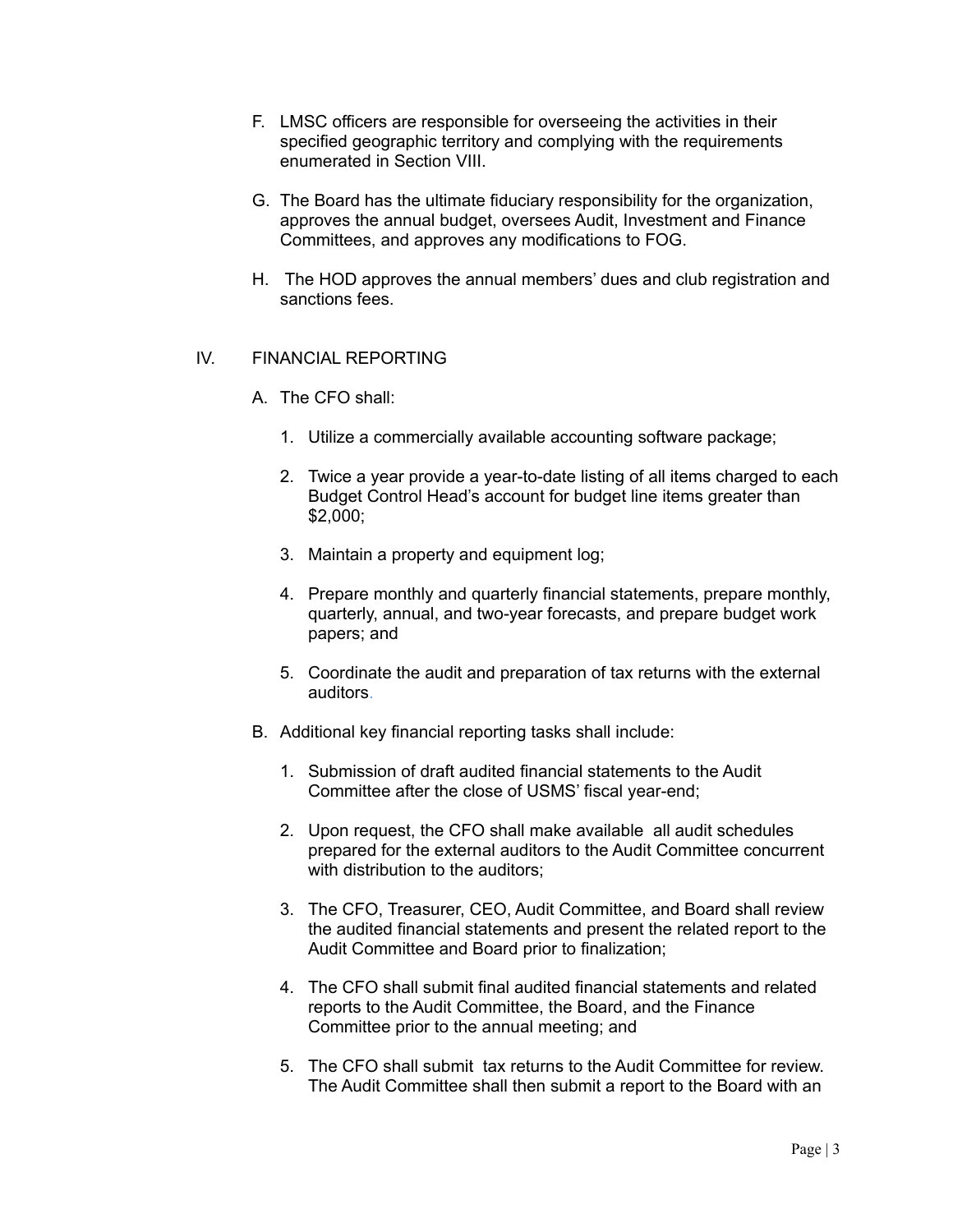electronic draft of IRS Form 990, for their review prior to the submission to the appropriate government agencies.

# <span id="page-3-0"></span>V. REIMBURSEMENTS AND DISBURSEMENTS

- A. Reimbursement Policy.
	- 1. All expenses shall be budgeted for in advance and are subject to Section VII of FOG.
	- 2. All reimbursement requests shall be accompanied by an EFT authorization form.
	- 3. All payments for reimbursements shall be processed via electronic funds transfer.
	- 4. All requests to the National Office for disbursements of USMS funds, including reimbursement of travel expenses, shall be made on an Expense Reimbursement Request, and include a detailed description of the item and appropriate receipts, and provide the proper budget code. The request shall be submitted by email within 30 days after incurring the expense.
	- 5. All travel for the National Office staff and contractors shall be at the discretion of and prior approval of the CEO. Employees and contractors shall submit an Expense Reimbursement Request, with appropriate detail and receipts, to the CFO. After review, the CFO shall forward it to the CEO for approval prior to reimbursement. The CEO shall submit an Expense Reimbursement Request, with receipts (as required by V.A.11 below), to the Treasurer (or designee) for approval.
	- 6. Travel for all Volunteers: Volunteers shall submit the Expense Reimbursement Request, with appropriate detail and receipts (as detailed in V.A.5 above), to their respective Budget Control Head for approval prior to reimbursement. In their absence, their Vice-President, the Treasurer, or the CEO may approve such budgeted items. All travel for Volunteer members, not budgeted for, shall require prior authorization by the President, Treasurer, or designee. Upon approval, the CEO, Budget Control Head, Treasurer, or Vice-President shall forward all requests received for expense reimbursement to the CFO electronically. In the absence of the CFO, the reimbursement may be submitted to the CEO.
	- 7. For the Board meetings and the Annual Meeting, the President shall provide the Sr. Director of Volunteer Services an approved list of people to be reimbursed by the National Office. The Sr. Director of Volunteer Services shall review and approve expense reports for these individuals.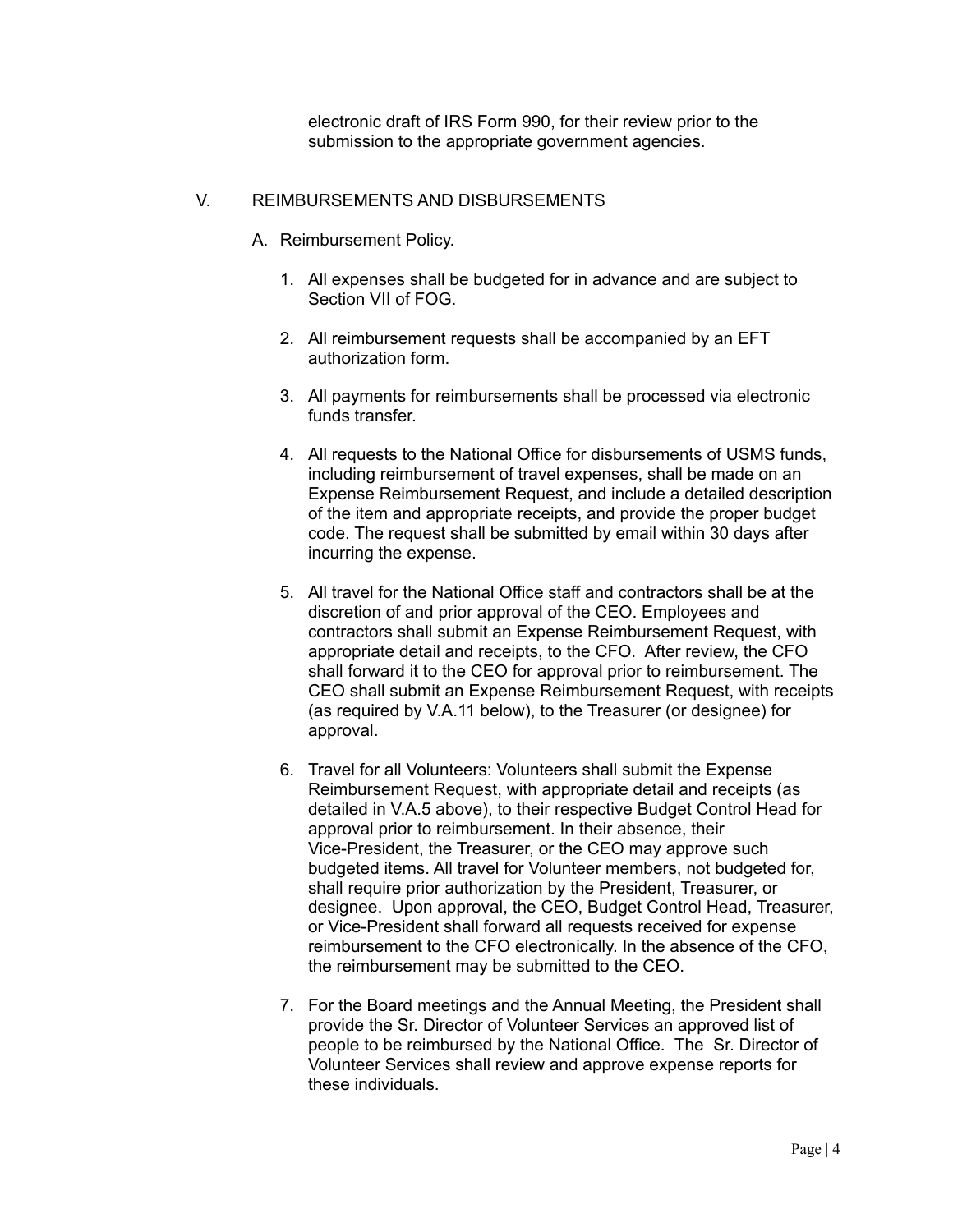- 8. A Budget Control Head's respective Vice-President, the President, or the CEO must approve, prior to payment, any reimbursement for personal services provided to USMS by a Budget Control Head or by a company in which the Budget Control Head has ownership greater than 5% or is controlled by a Budget Control Head.
- 9. A completed IRS Form W-9 must accompany all personal service requests for payment if one is not already on file.
- 10. Receipts for any expenditure of more than \$25 must be submitted with reimbursement requests. For items under \$25, receipts are preferred but not required.
- 11. Limitations on Reimbursement.
	- a. Transportation USMS shall reimburse actual expenses for transportation (limited to economy airfare) to and from the travel destination, including reasonable checked bag charges and reasonable costs for transportation to and from airports (including parking). Reimbursement for changes in flights is not permitted without the prior approval of the CFO. USMS shall not provide reimbursement for travel costs of a companion.
	- b. Lodging USMS shall reimburse for actual lodging expenses at the lowest available room rate, at  $\frac{1}{2}$  of the rate for a double occupancy room. The CFO or CEO can approve a single occupancy room in certain circumstances. The President shall be reimbursed for single occupancy. USMS shall not reimburse for any auxiliary charges such as, but not limited to, movies, room service, non-pre approved Internet service, phone, pets, damages, or valet services.
	- c. Meals for employees, contractors, and volunteers are reimbursable only if incurred while conducting or travelling for USMS business. Other types of entertainment as defined by the Internal Revenue Code are not reimbursable except as permitted in other sections of FOG.
	- d. Alternative Transportation Whenever FOG allows for reimbursement of airfare, alternative methods of transportation may be used. Reimbursement shall not exceed the cost of economy airfare between the person's home city and the destination, plus airport shuttle bus or cab transfer expenses.
	- e. Personal Auto Use Reimbursement for personal auto use shall be at the IRS standard business mileage rate or the actual gas expense plus tolls and parking for the trip.
	- f. Rental Cars Volunteer reimbursement for rental cars is not permitted without the prior approval by the CFO. Such approval shall be based on a comparison of costs for such rental car compared to other means of transportation as well as other factors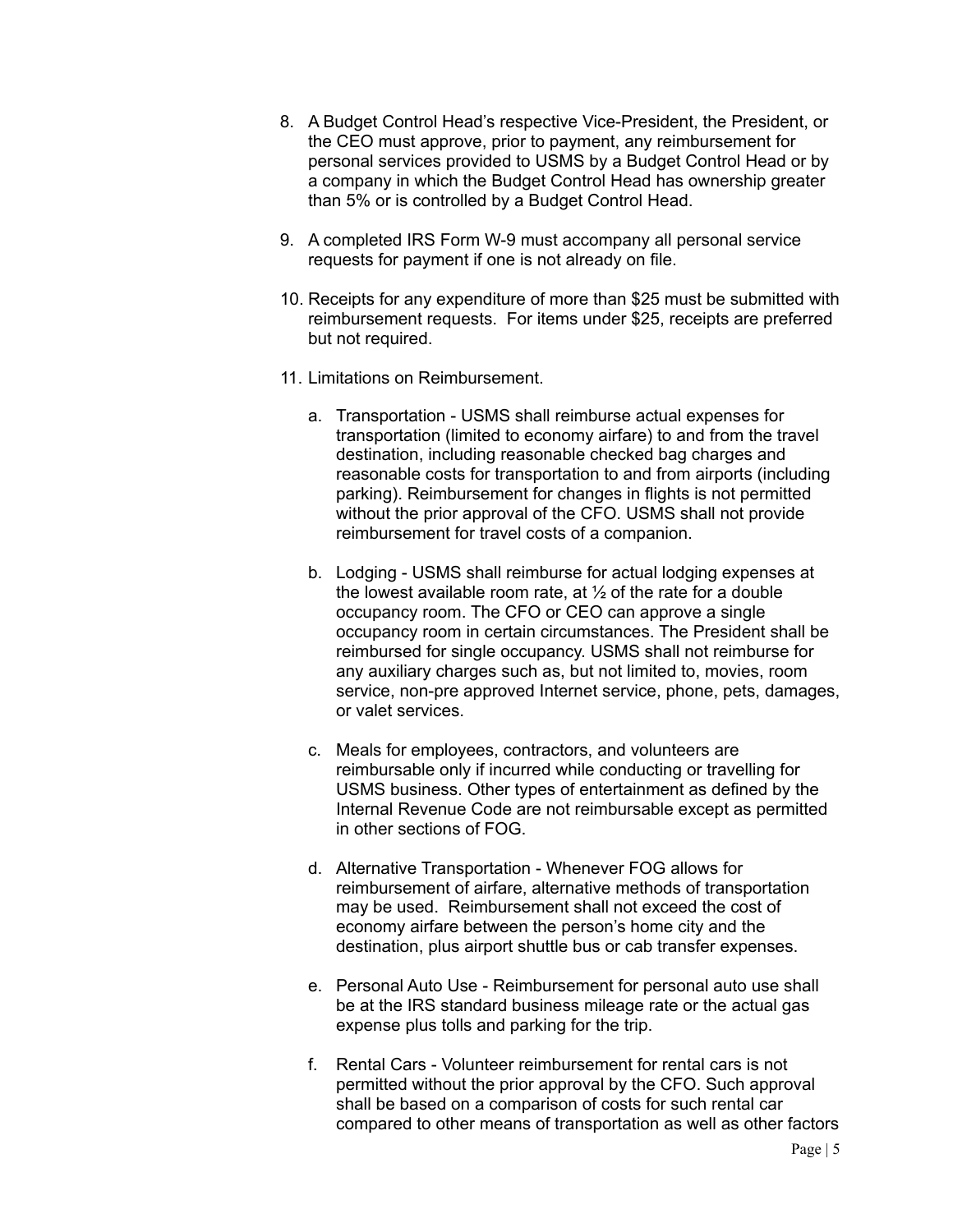deemed appropriate by the CFO and CEO. USMS shall not reimburse for rental car insurance.

- g. Business meals Expenses for meals incurred by the CEO or USMS staff in business dealings shall be reimbursed up to an amount not to exceed \$75.00 per guest per social event.
- h. Communications USMS shall reimburse the direct cost of any phone calls made on its behalf including allocable taxes. Access charges and base service charges are not reimbursable. Reimbursement for internet charges or electronic mail shall only be made upon budgeted approval by the CEO for the National Office staff and the President for the CEO and volunteers.
- B. Travel Expenses Policies for Annual Meetings, National Championships, Volunteer Summits, International Events and other USMS national meetings and events.

The Finance Committee, in consultation with the CEO, CFO, President, and Treasurer, shall develop expense reimbursement policies for all USMS national and international meetings and events, as needed.

- 1. For The Annual Meeting (when held in the traditional USAS Convention format)
	- a. The President shall provide an approved list of attendees to the Sr. Director of Volunteer Services for reimbursement.
	- b. Members of the Board, Chairs of Standing, Board, and Ad Hoc Committees, Zone Chairs (or approved replacements) shall be reimbursed for registration fees and travel and lodging expenses covering the duration of official business at the Annual Meeting. The lodging expenses will be covered up to four nights ending with Friday or Saturday night.
	- c. Members of the Board and other volunteer committee members that are required to attend the Wednesday meetings shall be reimbursed for up to five nights lodging expenses ending with the night prior to the last meeting. Exceptions to the four-night policy may be made at the discretion of the President or the Convention **Coordinator**
	- d. Meals shall be reimbursed at a flat rate of \$115 for Board members and \$90 for Chairs of Standing, Board, and Ad Hoc Committees and Zone Chairs covering the duration of the Annual meeting.
	- e. The CEO shall oversee reimbursement for designated National Office staff and contractors for their required attendance at the Annual Meeting. The lodging expenses will be covered up to four nights ending with Friday or Saturday night. Staff and contractors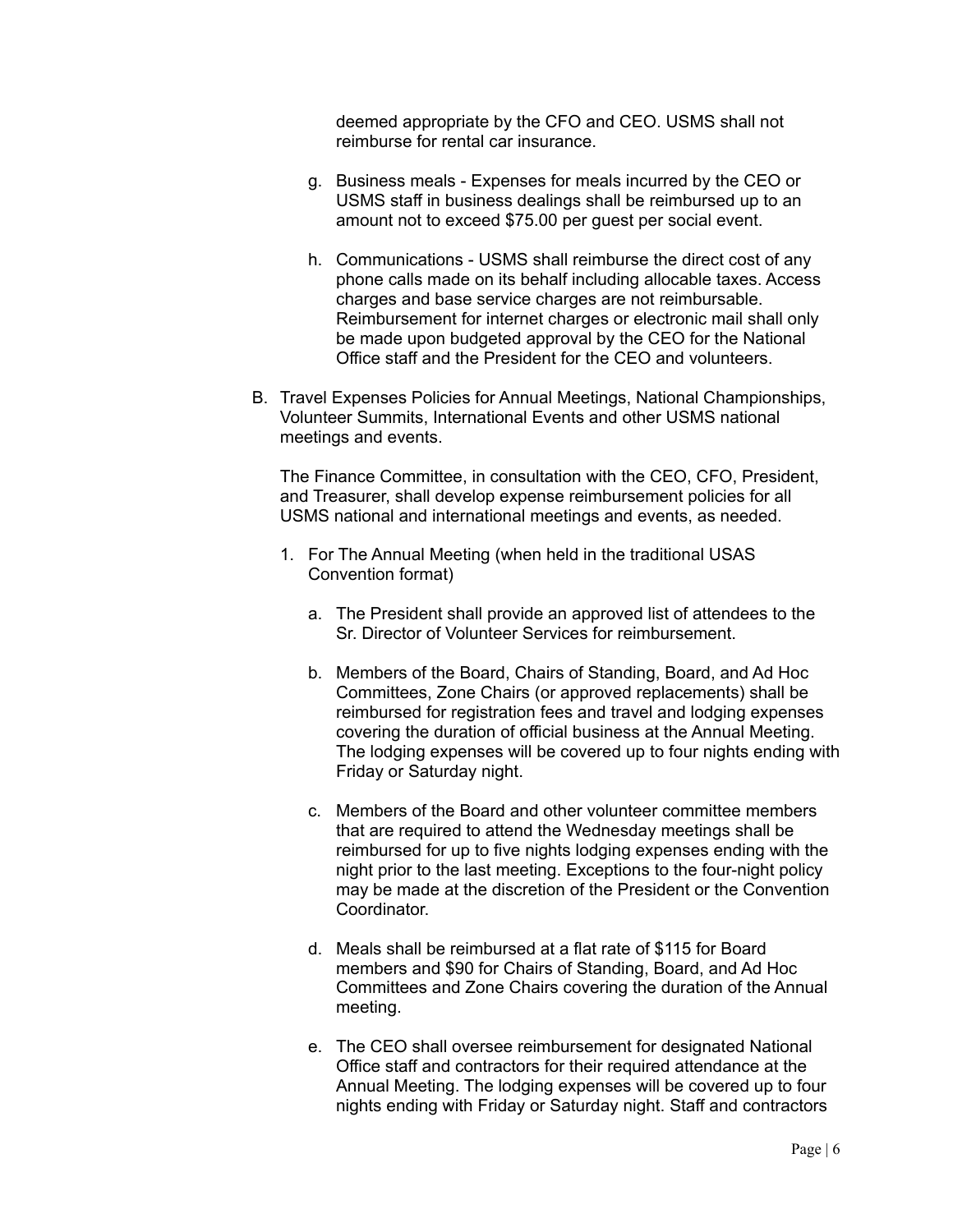that are required to attend the Wednesday meetings shall be reimbursed for up to five nights ending with the night prior to the last meeting. Exceptions to the four-night policy may be made at the discretion of the President or the Convention Coordinator.

- f. Liaisons and special appointments shall be reimbursed for their registration fees.
- 2. For National Championships
	- a. The President, CEO, select members of the Championship Committee, and select members of the National Office, at the discretion of the CEO, shall be reimbursed for their travel expenses.
	- b. Officials and Officials Committee and Rules Committee Chairs or designees shall receive stipends to offset a portion of their travel costs.
	- c. Liaisons to Open Water and Long Distance Championships shall be reimbursed for their travel expenses for their presence at these events.
- 3. For International Travel
	- a. All persons traveling internationally for the first time as USMS representatives shall review allowable international travel reimbursements with the CFO prior to booking travel.
	- b. Reimbursement for international travel is limited to:
		- i travel to and attendance at FINA Masters World Championships by the USMS President, the CEO, the USMS designated FINA Liaison, USMS designated coaches, and other designees for Masters World Championships and advance scouts;
		- ii travel to and attendance at the FINA Masters Technical meetings by the USMS designated representative;
		- iii travel to the UANA meetings for USMS members of the UANA Masters Technical Committee; and
		- iv travel to and attendance at Pan Pacific Championships and/or Masters Pan American Championships by the USMS designated representative, the CEO and the USMS designated FINA Liaison.
	- c. Any individual incurring permissible international travel expenses shall be reimbursed by USMS only to the extent not reimbursed by other parties, including, but not limited to, FINA, LMSCs, grants, and travel agents.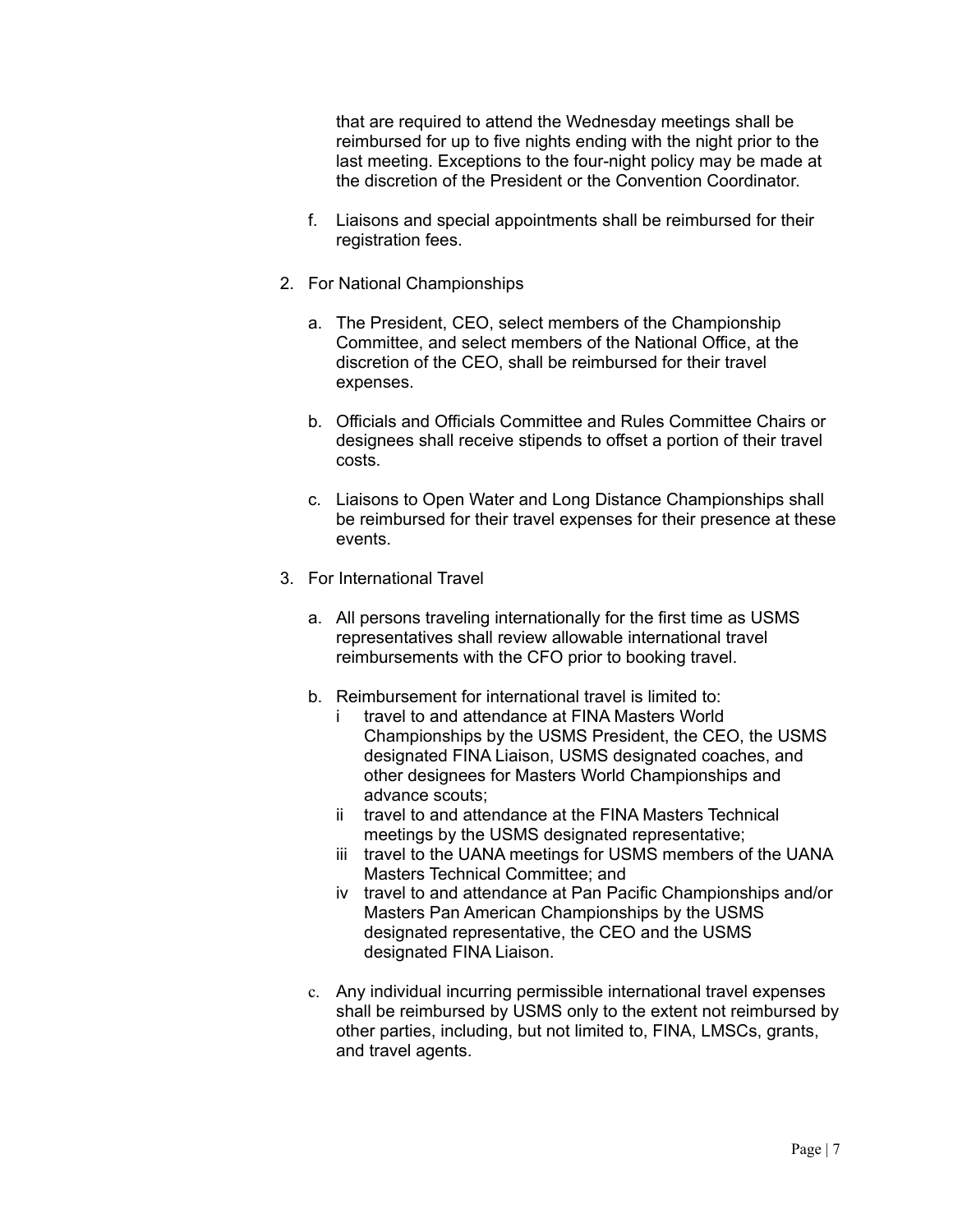- C. Disbursements
	- 1. The CFO shall follow procedures specified in MAP in processing all disbursement requests, preparing payments and maintaining supporting documents. No disbursements shall be issued without approval by the CFO and Treasurer, or in the CFO's absence, by the CEO and in the Treasurer's absence, by the President, provided such person was NOT the requester of funds to be disbursed; and
	- 2. The CEO or the Treasurer may pre-approve preparation of checks or payments by direct bank debits for recurring monthly bills under the dollar limits set in MAP. Required signature authority shall be determined from time to time by Board resolution.

## <span id="page-7-0"></span>VI. INSURANCE

,

At a minimum, USMS shall carry the following types of insurance coverage:

- A. Excess Personal Accident Insurance secondary to the primary insurance of any USMS registered member, or primary for a member with no insurance, for expenses incurred by a member as the direct result of an injury sustained while participating in a USMS-approved activity;
- B. General Liability Insurance covering USMS, LMSCs, clubs, coaches, and sanctioned events, including volunteers supporting the sanctioned events as further described in the USMS Guide to Operations;
- C. Bonding for activities performed for USMS by the President, Treasurer, Immediate Past Treasurer, other members of the Board of Directors, CEO, CFO, Membership Services Coordinators, Long Distance Committee Chair, Championship Committee Chair, Finance Committee Chair, Investment Committee Chair, Audit Committee Chair, and the Chair, Treasurer, and Registrar of each LMSC that are in compliance with FOG Section VIII.

#### <span id="page-7-1"></span>VII. BUDGETING PROCESS AND CONTROLS

- A. The budgeting process and timetable shall be managed as follows (Note: "current year" refers to the year of the Annual Meeting and "budget year" refers to the following year):
	- 1. By Mid-July The CEO and/or CFO shall submit a Budget Timeline to the Finance Committee, Board and Committee Chairs;
	- 2. August Board Meeting The CEO shall present a strategic update to the Board, including a discussion of new and continuing strategies and programs to be included in the budget;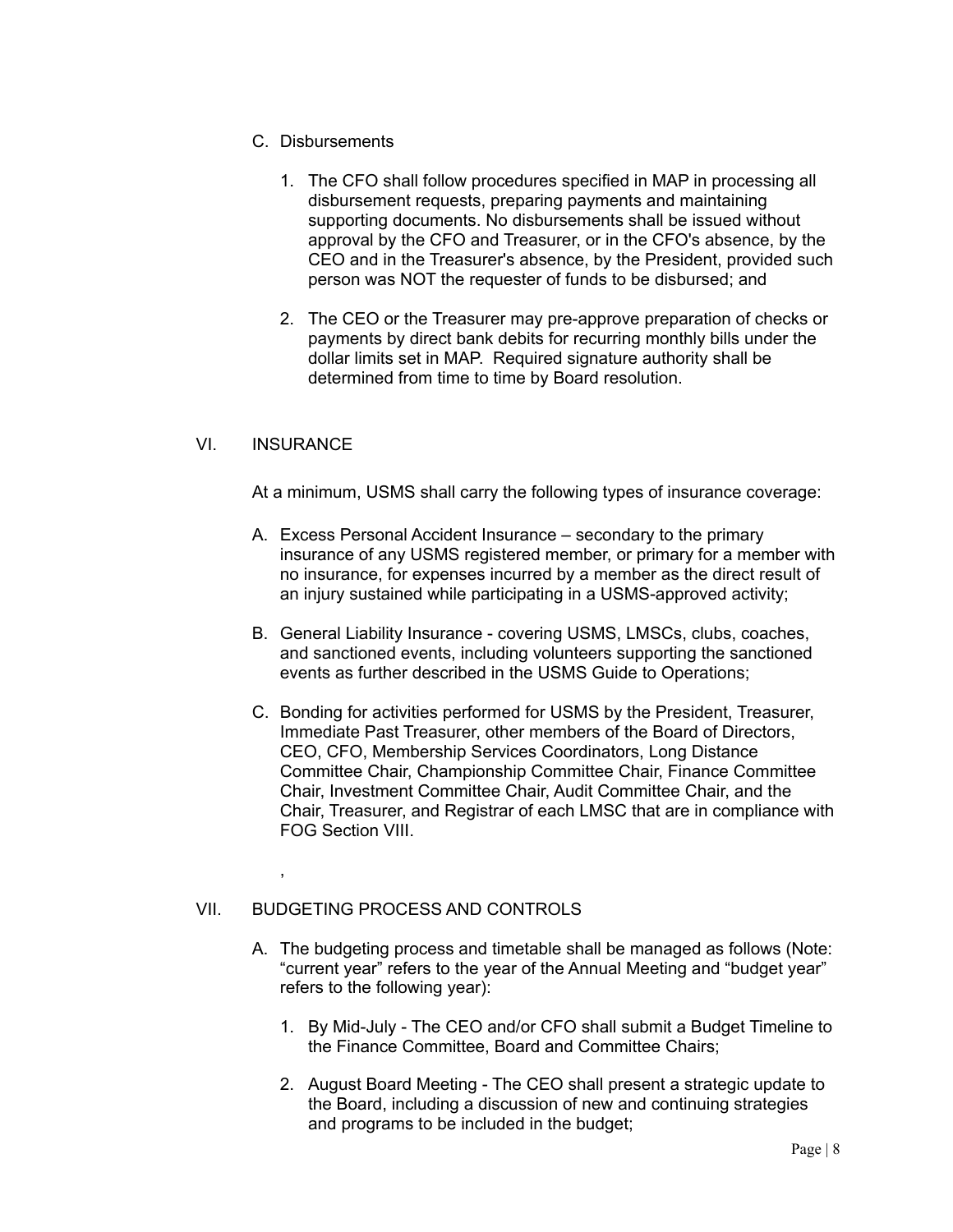- 3. Within a week following the August Board Meeting The Finance Committee shall review draft budget assumptions and the business plan;
- 4. By September 1st All proposed changes to fees subject to 508.2 shall be submitted to the Finance Committee Chair;
- 5. By the first week of September The CEO, with recommendations from the Compensation and Benefits Committee, shall prepare the staffing plan for the budget year and for the five-year plan, and the compensation and benefit plan for the budget year;
- 6. No later than a week before the Annual Meeting The CEO and/or CFO shall post the budget year business plan, including an executive summary of all new initiatives, together with the proposed membership, sanction, and recognition fees for the budget year;
- 7. Annual Meeting The CEO, CFO, Treasurer and Finance Committee Chair shall present to the Finance Committee the 2nd quarter financial report and annual forecast for the current year, and shall update the Finance Committee and attending delegates on USMS' financial condition and continuing and new initiatives for the budget year, including answering delegate questions, and recommend fee changes subject to 508.2 for Board approval;
- 8. Annual Meeting The Board shall approve changes to fees subject to 508.2 to recommend to the House of Delegates for approval;
- 9. Annual Meeting The CEO and/or CFO with input from the Finance Committee Chair and Treasurer shall present the budget year assumptions, goals, and objectives to the HOD, including a review of new initiatives for the budget year. The HOD shall approve changes to fees subject to 508.2;
- 10. By Mid-October The CFO shall distribute third quarter USMS financial results and budget year worksheets to all parties responsible for revenue or cost center budgets >\$2,000. The CFO and Finance Committee shall review all Committee requests for new initiatives or budget changes >\$1,000 prior to inclusion in the budget;
- 11. By the end of the third week of October All Committee Chairs and National Office budget holders shall submit budget requests, including any assumptions and factors that impact the five-year plan, to the CFO. All budget requests for new initiatives shall be accompanied by documentation detailing their goals/objectives/desired outcomes;
- 12. By the end of the fourth week in October The CEO, CFO, Treasurer, and Finance Committee Chair shall complete a review of the draft budget including business plan initiatives;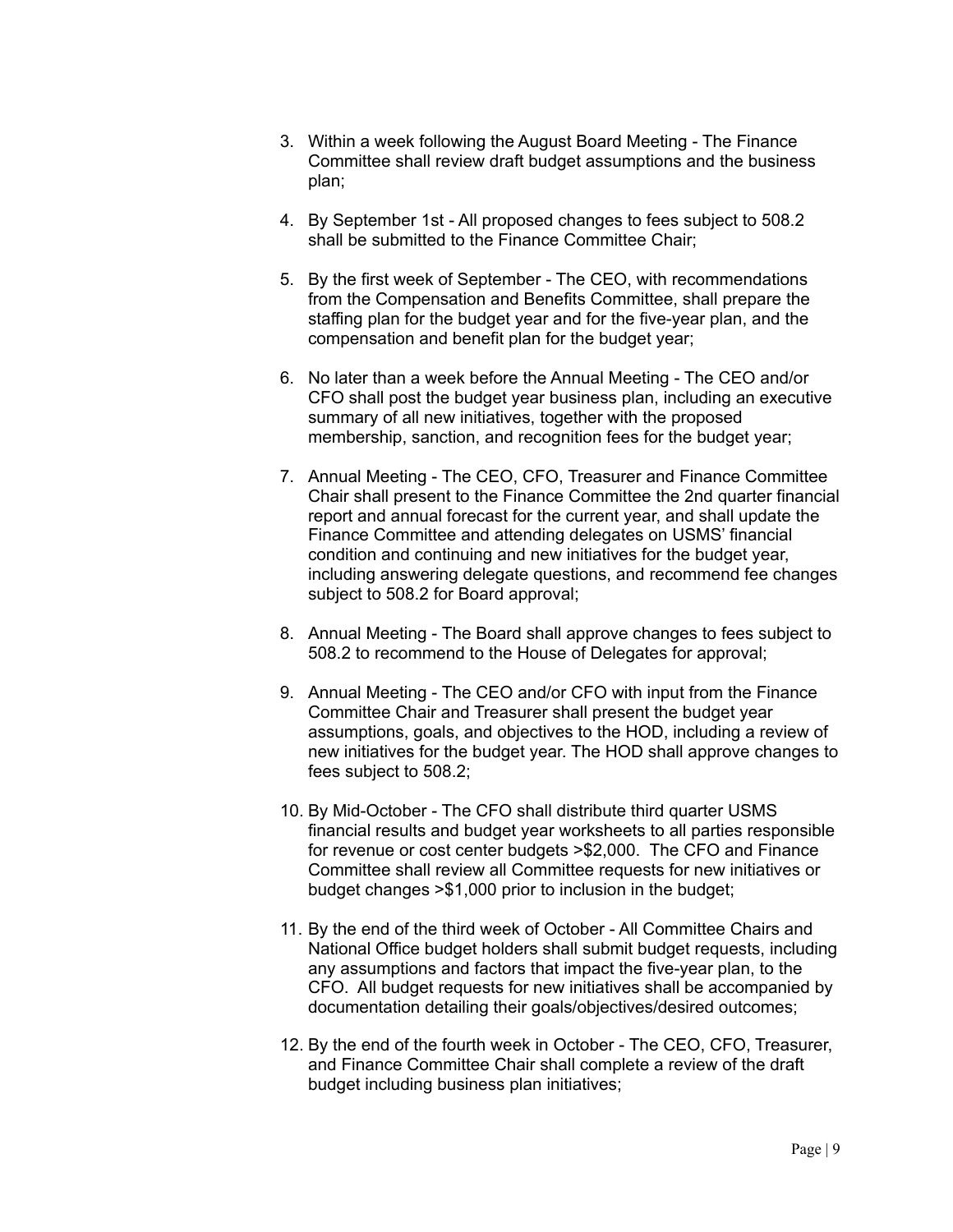- 13. By the end of October The CEO shall submit the following to the Finance Committee and the Board: business plan; organizational goals; summary financial plan; funding priorities; summary of all travel for the National Office and volunteers; and draft annual budget. The CEO is required to submit a no-deficit Net Ordinary Income Budget unless a different goal is pre-authorized by the Board;
- 14. The first two weeks of November The Finance Committee shall review the draft budget to ensure that the allocation of resources is appropriate for the organizational goals and funding priorities set forth by the Board. The Finance Committee shall also make any necessary changes to reach a budget with a no-deficit Net Ordinary Income unless a different goal is pre-authorized by the Board;
- 15. By Mid-November The Finance Committee shall approve the draft budget to be submitted to the Board;
- 16. November Board meeting The Board shall review and approve the draft budget submitted by the Finance Committee unless further information or changes are requested by the Board;
- 17. Within a week following approval by the Board The National Office staff shall post the approved budget on the USMS website;
- 18. Following approval by the Board The CFO shall break down the budget by quarter or month in the accounting software, and provide copies to the CEO, Board, and Finance Committee.
- 19. Following approval by the Board The CFO shall update the two-year financial forecast consistent with the approved budget and review with the Treasurer. Either the CFO or Treasurer shall present the forecast to the Board at their winter meeting and provide a copy to the Finance Committee.
- B. The CEO has the responsibility to manage USMS' finances to achieve budgeted Net Ordinary Income – including unbudgeted, over budget, and under budget extraordinary revenues and expenditures. This includes reallocation of funds between different line items under his/her budget responsibility. The CFO shall issue financial reports on a monthly basis with explanations of all deviations versus budget on a quarterly basis.
- C. Notwithstanding the above, any reallocation and extraordinary expenditures greater than \$30,000, as well as unbudgeted expenditures that will result in overspending budgeted National Office expenditures, shall require, prior to the disbursement of funds, approval by a majority vote of the Finance Committee and a majority vote of the Board, in that order. The Board may override the approval or disapproval of the Finance Committee with a two-thirds vote.
- D. In the case of Volunteer expenditures, the Treasurer, CFO, or CEO may approve over budget requests up to a cumulative total amount of \$1,000 per Committee budget in any one year. Requests of \$1,000-\$10,000 shall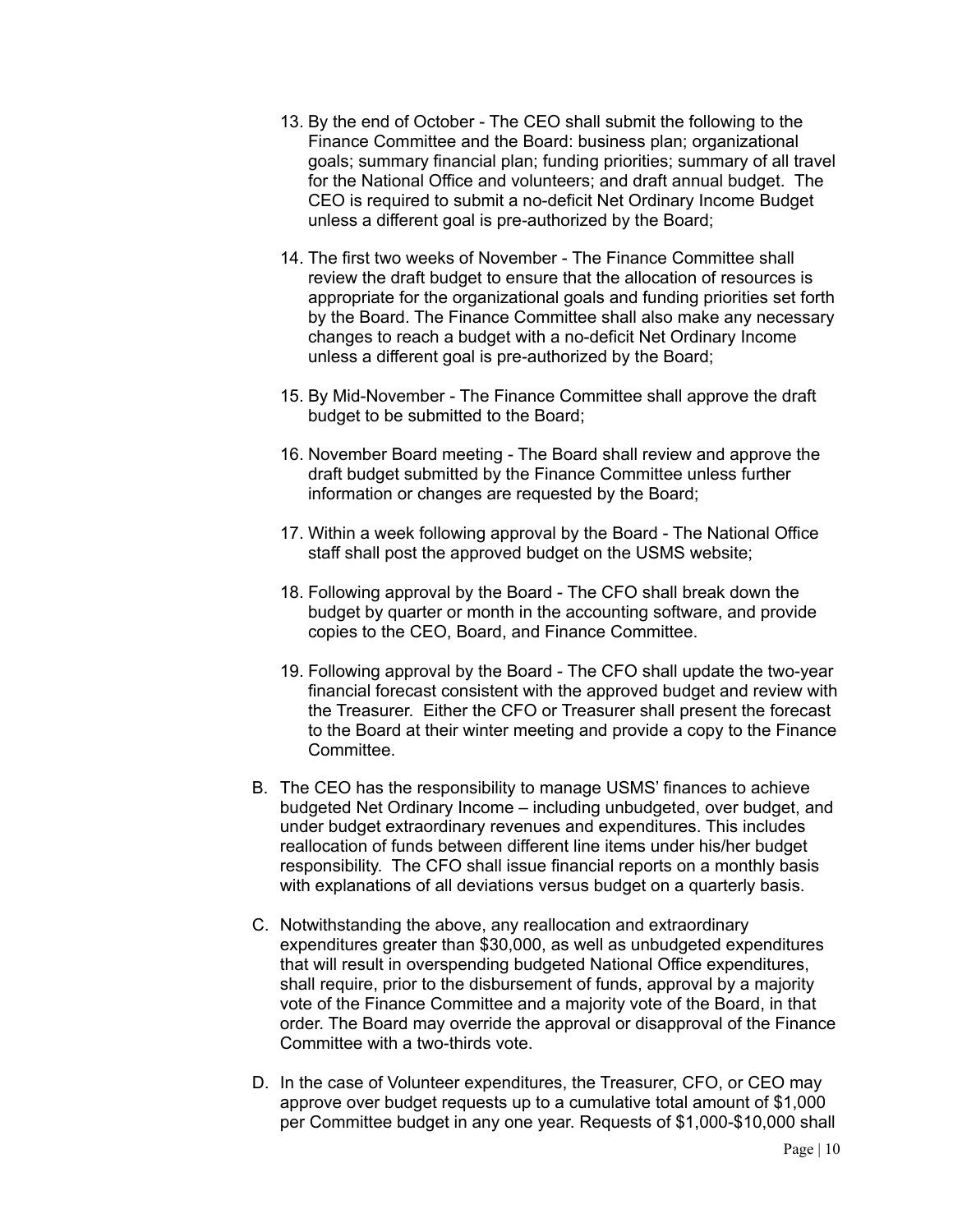require, prior to disbursement of funds, approval by a majority vote of the Finance Committee, and requests above \$10,000 the approval by a majority vote of the Finance Committee and Board in that order. The Board may override the approval or disapproval of the Finance Committee with a two-thirds vote.

Over-budget ("OB") requests shall be made using the USMS Over-budget Request Form approved by the Finance Committee and be sent to the CFO who, after review, shall forward the request and documentation to the Finance Committee. The Over-Budget Request Form lists the information required.

- E. Non-salary expense overruns directly attributable to revenue and/or expense volume exceeding assumptions made for budgeting purposes are exempt from the requirements of FOG.
- F. The CFO shall maintain a list of all over-budget requests indicating which are approved and not approved. All new funding and over-budget spending since the last annual meeting shall be presented to the Finance Committee at the annual meeting and included in the minutes of the Finance Committee.

#### <span id="page-10-0"></span>VIII. LOCAL MASTERS SWIMMING COMMITTEE FUNCTIONS

The goal is for LMSCs to provide consistent financial reporting and remain in compliance with IRS requirements.

- A. LMSC reporting shall include the following:
	- 1. LMSCs shall prepare annual financial statements consisting of at least an income statement with itemized revenues and expenditures and a balance sheet.
		- a. Each LMSC shall use the same fiscal year-end as USMS, which is a calendar year; and
		- b. Each LMSC shall submit their annual financial statements to the USMS National Office by April 30 using the USMS consolidated reporting template.
	- 2. LMSCs must file an annual tax return, per IRS guidelines.
		- a. Depending upon the annual receipts and expenses, the LMSCs shall file Form 990, 990-EZ or 990-N (e-postcard). LMSCs may consult with a tax advisor regarding filing requirements;
		- b. For LMSCs filing Form 990 or Form 990-EZ, a copy of the return shall be sent to the USMS National Office within 10 days after filing the return with the IRS;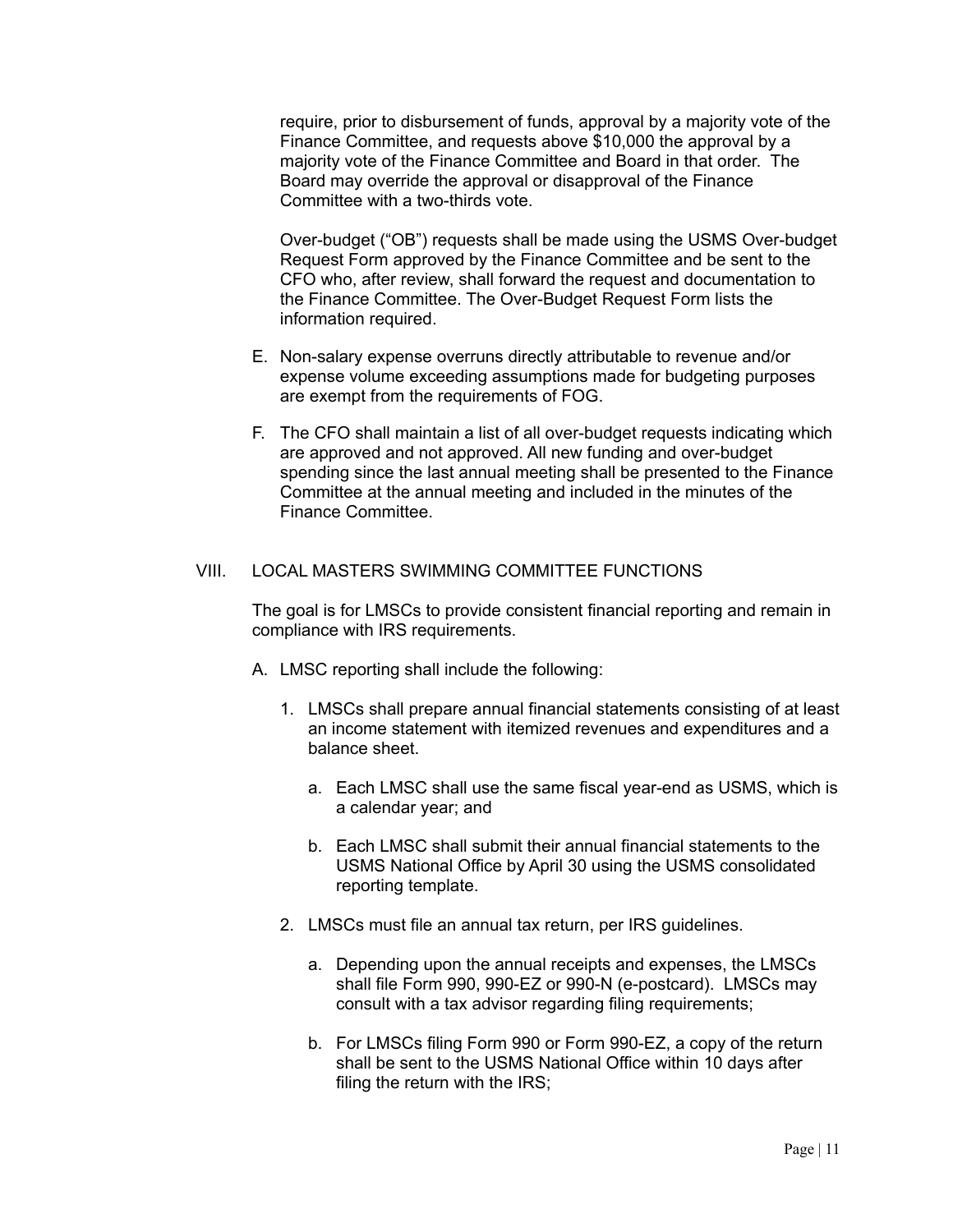- c. LMSCs filing Form 990-N shall forward the emailed receipt from the IRS to the National Office who shall verify that the IRS has recorded the returns; and
- d. Any income unrelated to exempt activities may be taxable. Consult with a tax advisor.
- 3. Form 1099-MISC shall be issued as appropriate based on IRS guidelines, including to any individual or business not operating as a corporation that the LMSC pays \$600 or more for services rendered, or \$600 or more for rent paid. Reimbursement of out-of-pocket expenses is not included on Form 1099-MISC.
- B. The LMSC Treasurer and Membership Coordinator shall be separate individuals.
- C. LMSC bank accounts shall be reconciled at least annually by a person other than a person who is authorized to sign checks.
- D. Someone in the LMSC other than the Treasurer and the person reconciling the bank statements shall perform periodic reviews of accounting records.
- E. LMSC expenditures of \$5,000 or more shall require LMSC Board of Directors' approval unless the expenditure is authorized in an annual operating budget.
- F. LMSC bank accounts shall be separate and distinct from any other account. LMSCs may not commingle funds with club funds for any reason or accept payment for matters not pertaining to the LMSC, member registration, or LMSC sanctioned or approved events.
- G. All LMSCs are subordinate organizations of USMS and derive their 501(c)(3) exempt status as members of USMS's group exemption. Therefore, USMS reserves the right to inspect all financial records of any LMSC upon reasonable notice to the LMSC.
- H. If the LMSC leadership finds it difficult to comply with any of these defined functions, they shall contact the USMS VP of Local Operations to arrange for assistance from USMS.

## <span id="page-11-0"></span>IX. INVESTMENTS AND RESERVES

The investment assets of USMS are intended to support an ever-broadening array of activities in support of the USMS mission. USMS has adopted an investment philosophy with a primary goal to invest the financial assets of the organization in excess of funds needed for current operations, and to provide maximum earnings growth, based on a total return approach, consistent with a policy of prudent investment and protection of assets. The Board has delegated to the Investment Committee the responsibility for overseeing its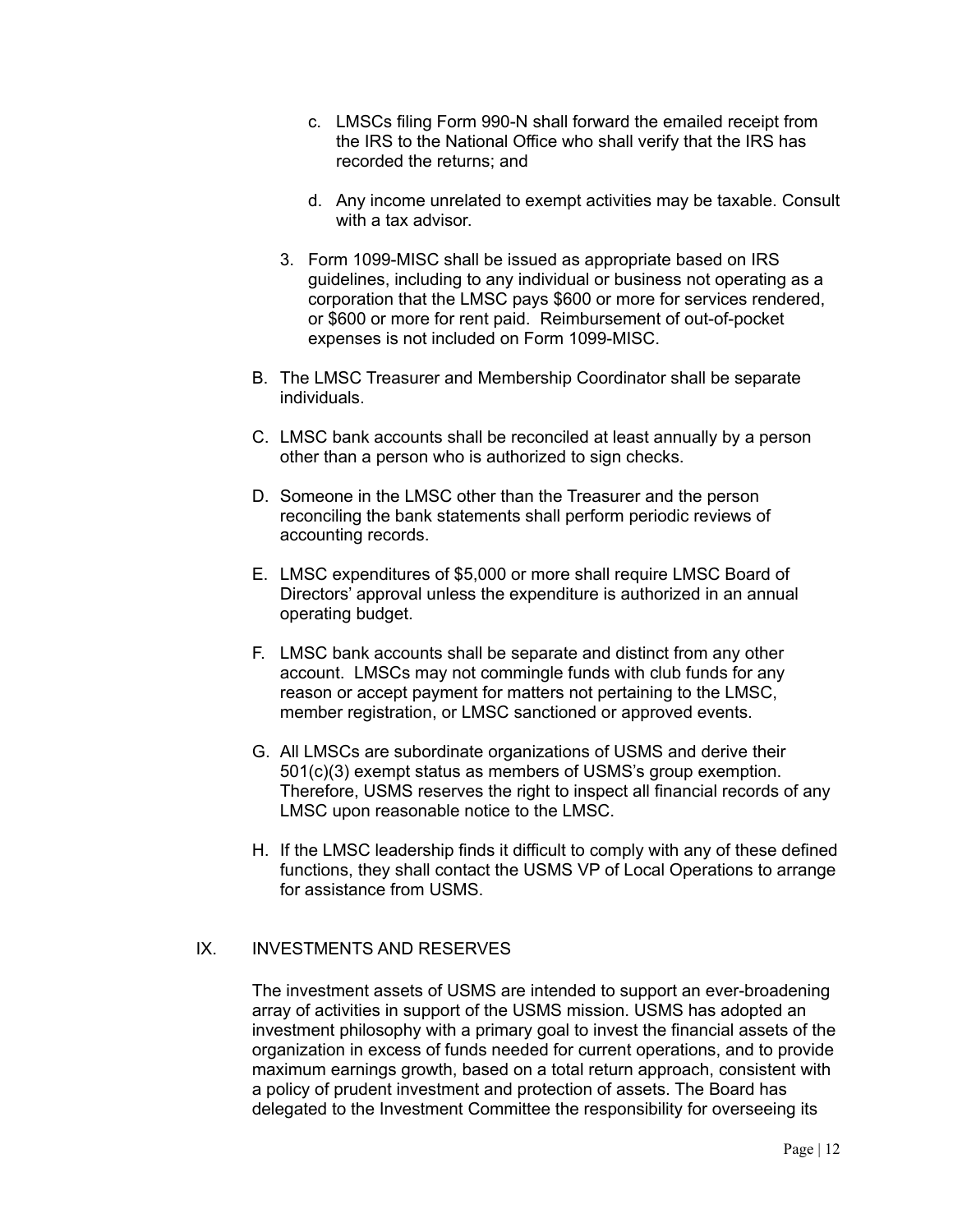long-term investment program operating within an approved Investment Policy. The Investment Policy does not apply to the Central Indiana Community Foundation, Inc.

- A. Equity Reserve Funds shall be maintained such that USMS has an Operating Reserve Ratio of a minimum of six (6) months of average operating costs in cash or cash equivalents and an Opportunity Reserve. See the USMS Reserve Funds Policy for detailed information regarding the purpose, policy, monitoring and use of these funds.
- B. Investments
	- 1. Short-Term Investments and cash equivalents The following investment vehicles are acceptable to USMS, including the LMSCs, for the investment of their cash balances:
		- a. Checking accounts, certificates of deposit or money market accounts issued by U.S. banks in an amount not to exceed the current maximum insurance payable by the Federal Deposit Insurance Corp. (FDIC). Information on FDIC insurance can be found at www.fdic.gov;
		- b. Money market mutual funds that seek to maintain a stable net asset value of \$1.00. Money market mutual funds are not a deposit of a bank and are not insured or guaranteed by the FDIC. It is possible to lose money by investing in a money market mutual fund. Before investing in a money market mutual fund, the prospectus should be read carefully and a fund's investment objective, risks and expenses should be considered;
		- c. On an annual basis, the Investment Committee shall review the list of investments in IX.B.1.a. and b. for continued inclusion or replacement; and
		- d. USMS and any of the LMSCs may own obligations consisting of U.S. dollar-denominated investments meeting any of the following criteria:
			- i Marketable, direct obligations of the United States of America maturing within two years from the date of acquisition thereof;
			- ii Prime commercial paper maturing within one year from the date of acquisition thereof, and at the time of acquisition, having a rating of A-1 or higher by Moody's Investors Service, Inc, or F-1 or higher by Fitch Ratings; and
			- iii Interest-bearing certificates of deposit maturing within three years from the date of acquisition thereof issued by a commercial bank organized under the laws of the United States of America or any State thereof, issued by a commercial bank that is FDIC insured. Such certificates of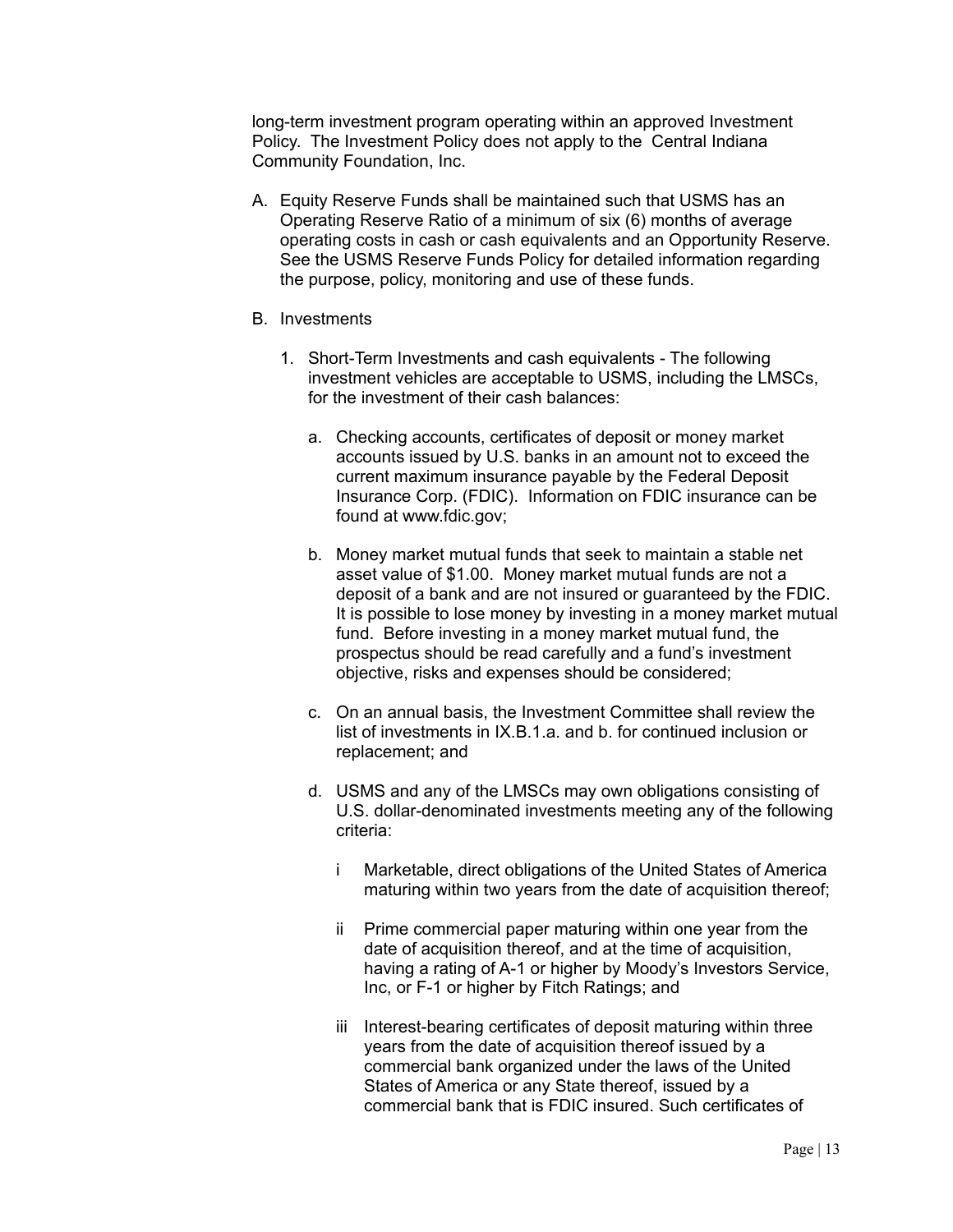deposit shall not exceed current FDIC insurance limits from any one bank.

- 2. Long-Term Investments A portion of the investment balances of USMS may be invested in readily marketable mutual funds, exchange traded funds, money market funds in accordance with the Investment Policy.
- C. All authorized signers on all USMS' bank and investment accounts shall prepare and sign one letter directing each such institution where USMS has an account to send the original of each statement or statements for such accounts, together with all checks and/or records of trades and/or transfers made, to the Chief Financial Officer. A copy of all statements and/or records of trades and/or transfers made shall be provided to the Treasurer.

## <span id="page-13-0"></span>X. PURCHASING AND CONTRACTING PRACTICES

The goal is to obtain quality goods, services, and materials for USMS at a competitive price.

- A. Bids shall be obtained for any single expenditure in excess of \$10,000 by submitting a Request for Proposal (RFP) to a minimum of three vendors unless there are fewer than three vendors offering the service, goods, or materials.
	- 1. RFPs shall be submitted to vendors by the Committee Chair, CEO, CFO, President, or other designee; and
	- 2. Bids shall be reviewed based on cost and what best meets the needs of USMS. While cost is not the deciding factor, if the lowest bid is not selected, then the rationale supporting the choice of a higher bid shall be presented in writing to the CEO and CFO, along with the requesting party's recommendation for approval.
- B. If fewer than three vendors are available or suitable to bid, the requesting party must present the reasons supporting the bid process used to the CEO, along with recommendations for approval. Such approval shall be submitted in writing to the CFO prior to the disbursement of any funds. Nothing in this guideline shall be construed as precluding negotiations between USMS and a successful bidder in an attempt to improve a contract to the benefit of USMS.
- C. Exceptions to this policy may be granted for the following providers to ensure continuity of service to the organization:
	- 1. Service providers for services such as printing costs for the Rule Book and SWIMMER magazine. These shall be reviewed at least every three years by the CEO, CFO, and Treasurer; and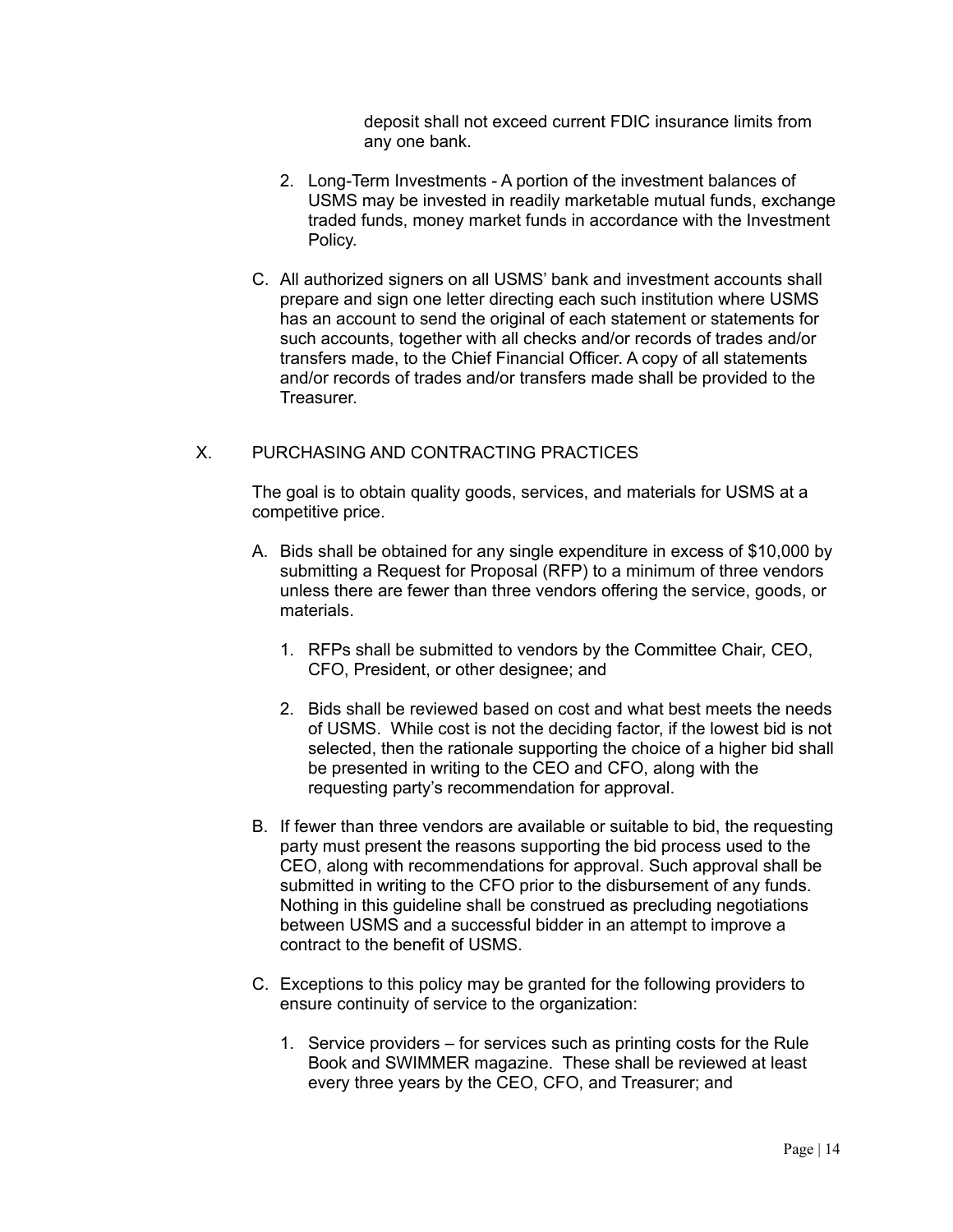- 2. Professional providers for services such as auditing and tax preparation, legal, and investment advisors. These shall be reviewed at least every five to seven years by the CEO, CFO, Treasurer, and:
	- a. For auditing and tax preparation, the Chair of the Audit Committee;
	- b. For legal services, the Legal Counsel; and
	- c. For investment advisory services, the Chair of the Investment Committee.
- 3. The Treasurer and CFO must approve such exceptions, with notification to the Finance Committee Chair. A list of these exceptions and others shall be maintained in MAP.
- D. Future Year Financial Commitments For a financial commitment greater than \$50,000 outside of the current year budget, a spending plan shall be submitted to the Finance Committee. The Finance Committee shall review and comment on the commitment to the Board. The Board shall take the recommendation of the Finance Committee under advisement, and report back to the Finance Committee.
- E. The President, CEO, or an appointee of either shall negotiate contracts or agreements between USMS and sponsors, independent contractors, and employees for goods and/or services for which budget approval has been obtained. Proposed contracts or agreements greater than \$30,000 shall be reviewed by a representative of the Finance Committee, appointed by the Finance Committee Chair. Legal counsel and the risk management partner shall also review all contracts and agreements.

### <span id="page-14-0"></span>XI. FIXED ASSETS

The purpose is to provide a framework for the effective management of USMS's fixed assets.

- A. Property and equipment in excess of \$5,000 shall be capitalized. This includes buildings, building improvements, equipment, office furniture, and computers.
- B. Both capitalized and expensed items shall be properly tagged with records maintained by the CFO.
- C. Assets capitalized shall be depreciated based on Generally Accepted Accounting Principles and IRS guidelines, as appropriate.
- D. All property and equipment of USMS shall be retained by the person into whose custody it is given for the purpose of facilitating the work of USMS. If the person's assignment within USMS changes or he/she no longer has use for the equipment, it shall be made available to his/her successor or others in USMS who may have a need for the equipment.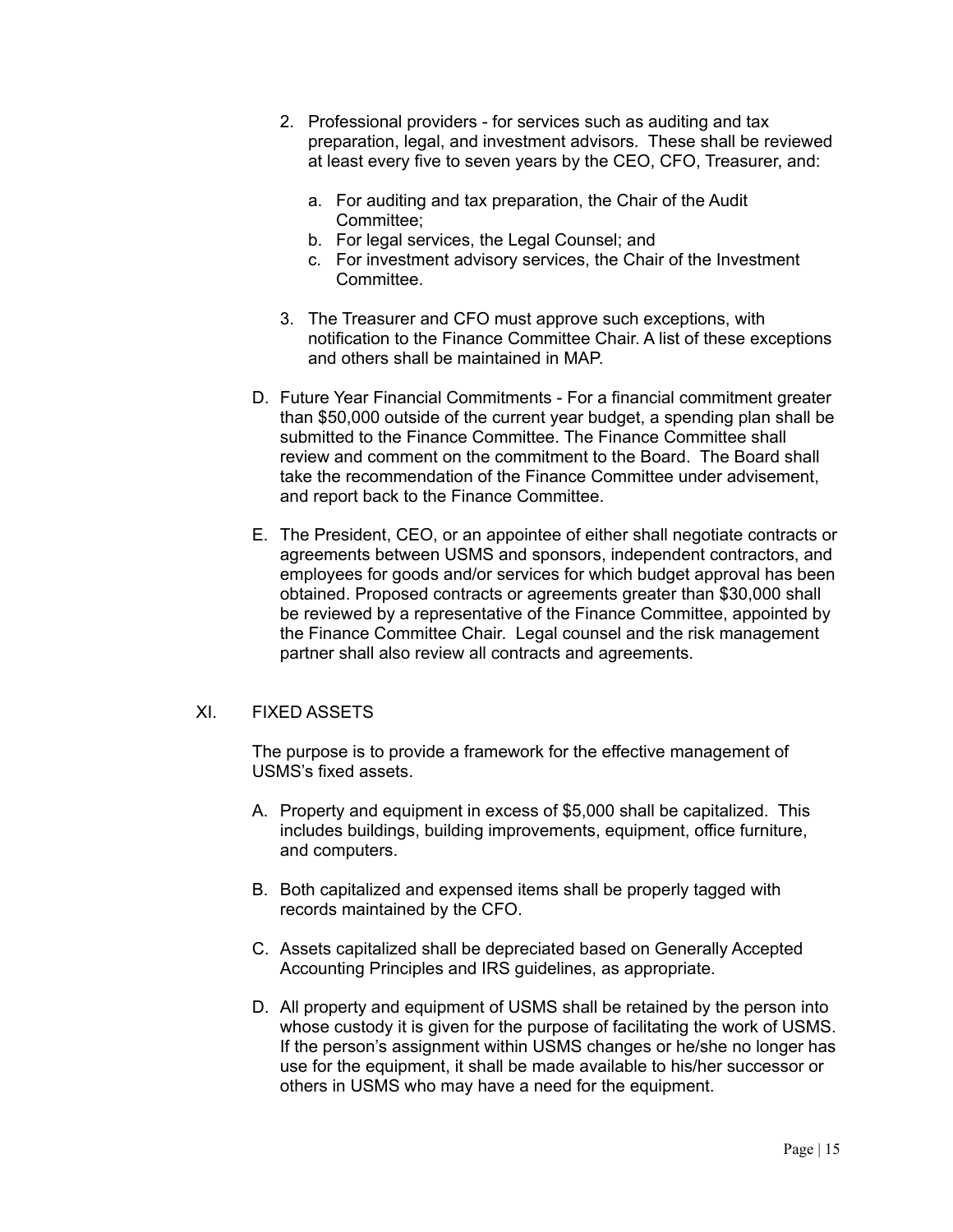- E. USMS equipment that is obsolete and not needed by any Board member or other USMS position may be sold. The priority is to make productive use of the property within USMS. However, consideration may be given to the age of the equipment, its replacement value, its maintenance cost, and cost of shipping.
- F. Equipment sales are also subject to the following conditions:
	- 1. All equipment sales must be approved by the CEO and billed by the CFO; and
	- 2. When USMS equipment is to be sold, the sales price shall be the greater of the fair market value of the equipment or \$25.
- G. Website and Software Development Costs
	- 1. Projects having a cost of \$50,000 or more and estimated to have a useful life of at least 3 years shall be capitalized. Capitalized costs shall be amortized on the straight-line basis over the estimated useful life. The amortization period depends on how long the software is expected to be used considering technology and obsolescence. Amortization shall begin for each module or component of a project when the module or component is ready for its intended use. Development costs shall be capitalized and amortized over a period during which significant changes are not anticipated.
	- 2. Calculation of the amount to be capitalized shall follow the IRS rules then in existence.
	- 3. All projects shall be defined, tracked, and reported to the CFO and Finance Committee Chair at the end of each calendar quarter with hours detail incurred on the project. Each report shall include the current quarter and year to date. The report shall also identify any out-of-pocket costs and purchased development tools attributable to the project.
	- 4. Determination of whether individual tasks are separate parts of one project or actual separate projects shall be based on the facts and circumstances in each case. This does not preclude parts of a project taking place over two or more years.

#### <span id="page-15-0"></span>XII. MISCELLANEOUS

A. The giving of gifts and awards is appropriate and consistent with the purposes of USMS and shall be encouraged. The making of grants shall only be made after legal review to ensure compliance with IRS tax-exempt guidelines.